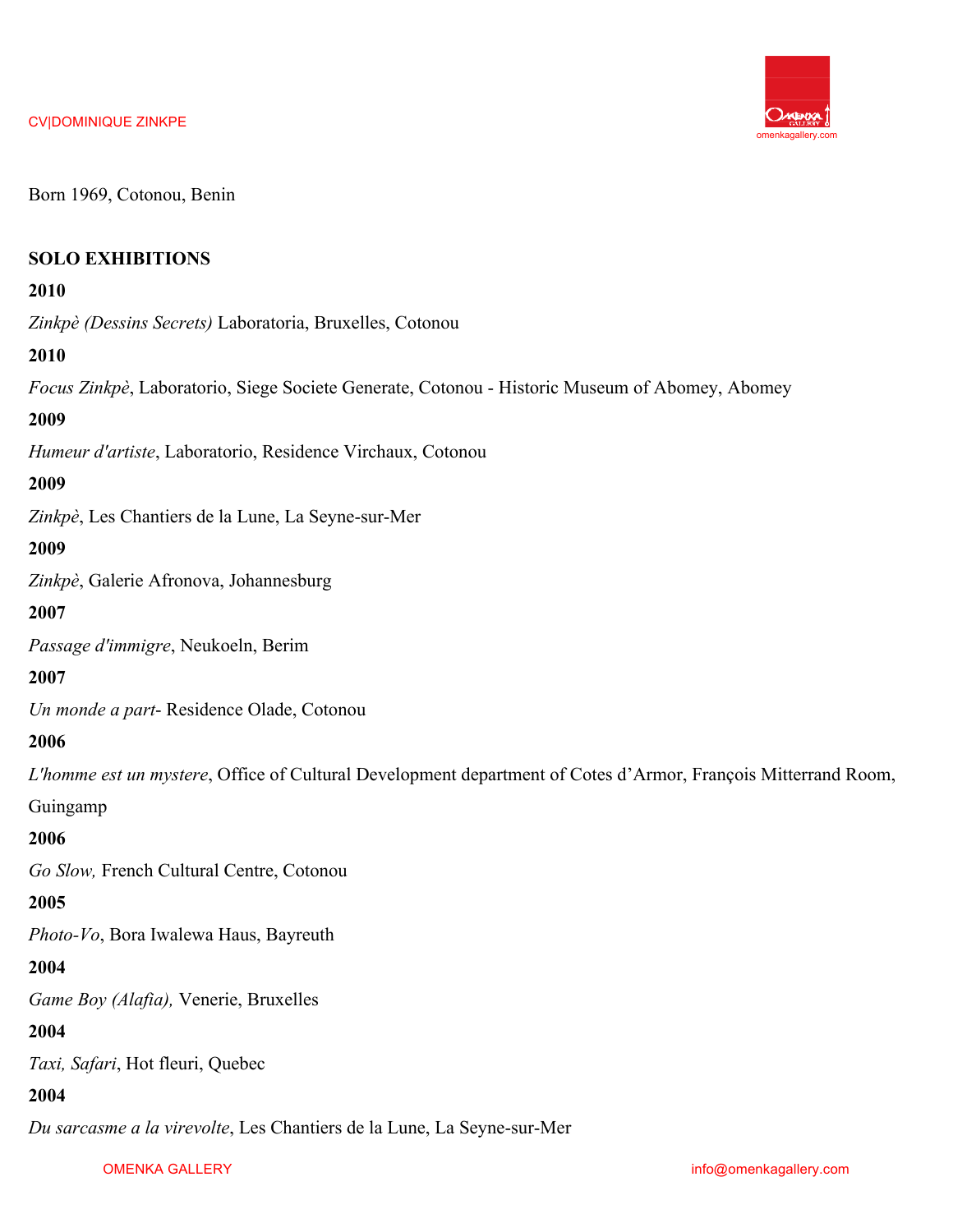

#### **2003**

*Africa in the Picture*, Amsterdam

# **2003**

*Zinkpè*, Galerie Insite, Marseille

## **2002**

*Taxis-Zinkpè*, Place Obelisk, Dakar

## **2002**

*Taxi, Wallai!,* Centre Culturel Franco-Nigerien and streets of Niamey, Niamey

# **2001**

*Deux galeries pour un artiste*, Apocope Gallery - Gallery RLBQ, Marseille

## **2000**

*Tais-toijaloux!,* French Cultural Centre and the streets of Cotonou, Cotonou

# **2000**

*Malgre tout!,* d'allemagne Embassy, Cotonou

## **2000**

*La comedie de Zinkpè,* Fitheb off, Cotonou

# **2000**

*Cordon ombilical,* French Cultural Centre, Cotonou

## **1999**

*10 ans, le temps d'une passion*, French Embassy, Cotonou

## **1998**

*Atinkpavi,* French Cultural Centre, Cotonou

## **1998**

*Les troi's pas de Zinkpè*, International Conferences Centre, Cotonou

## **1996**

*Zinkpè,* Von Miller Gallery, Frankfurt

# **1996**

*La voix du muet*, Africreation, Cotonou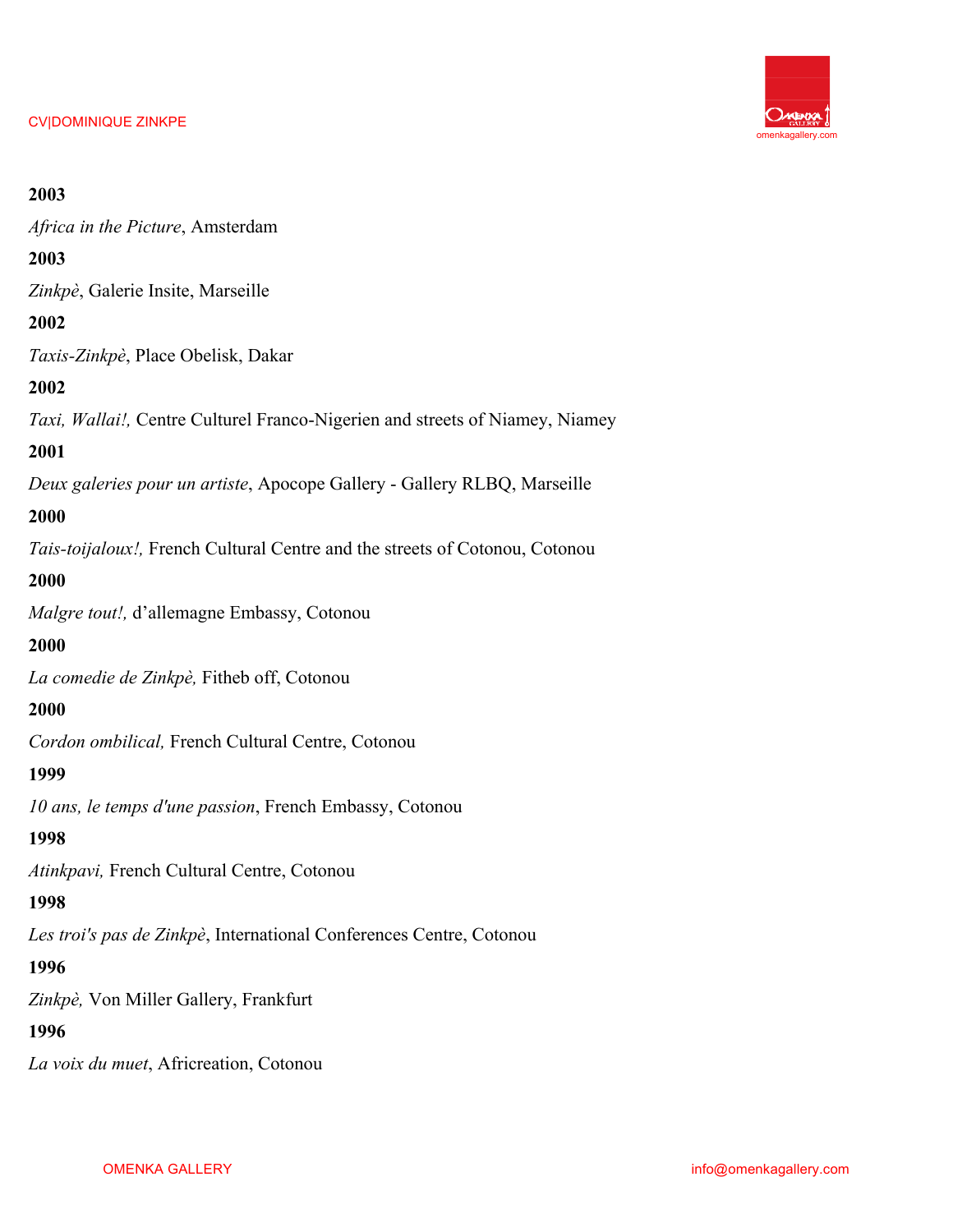

# **GROUP EXHIBITIONS**

# **2013**

*1:54 Contemporary African Art Fair*, Omenka Gallery booth, London

# **2010**

*Space: Currencies in Contemporary African Art*, Museum Africa, Newtown, Johannesburg

# **2010**

*Africa 2.0: Is There a Contemporary African Art?,* Influx contemporary, Lisbonne

# **2010**

*Seven Artists, One Continent,* Ed Cross Fine Art, London

## **2010**

*Cinquantenaire du Roi Toffa*, Musee Honme, Porto-Novo

# **2009**

*Re-creation*, Fondation Zinsou, Cotonou

## **2009**

*The Spirit of Africa: Dominique Zinkpè and Leon Pollux,* Museum Haus der Volker, Schwaz

## **2009**

*Persona*, Royal Museum V'Afrique Central, Tervuren

## **2009**

*Scenographies Urbaines*, Johannesburg

## **2009**

*Au miroir du temps,* Bicici, Abidjan

## **2009**

Galerie Cardinal, Bastia

## **2008**

*Benin 2059*, Fondation Zinsou, Cotonou

## **2008**

*Partihar Territories,* Biennale of São Tome, International Centre of Culture and Art, Sao Tome and Principe

## **2008**

OMENKA GALLERY info@omenkagallery.com Joburg Art Fair, Sandton Convention Centre, Johannesburg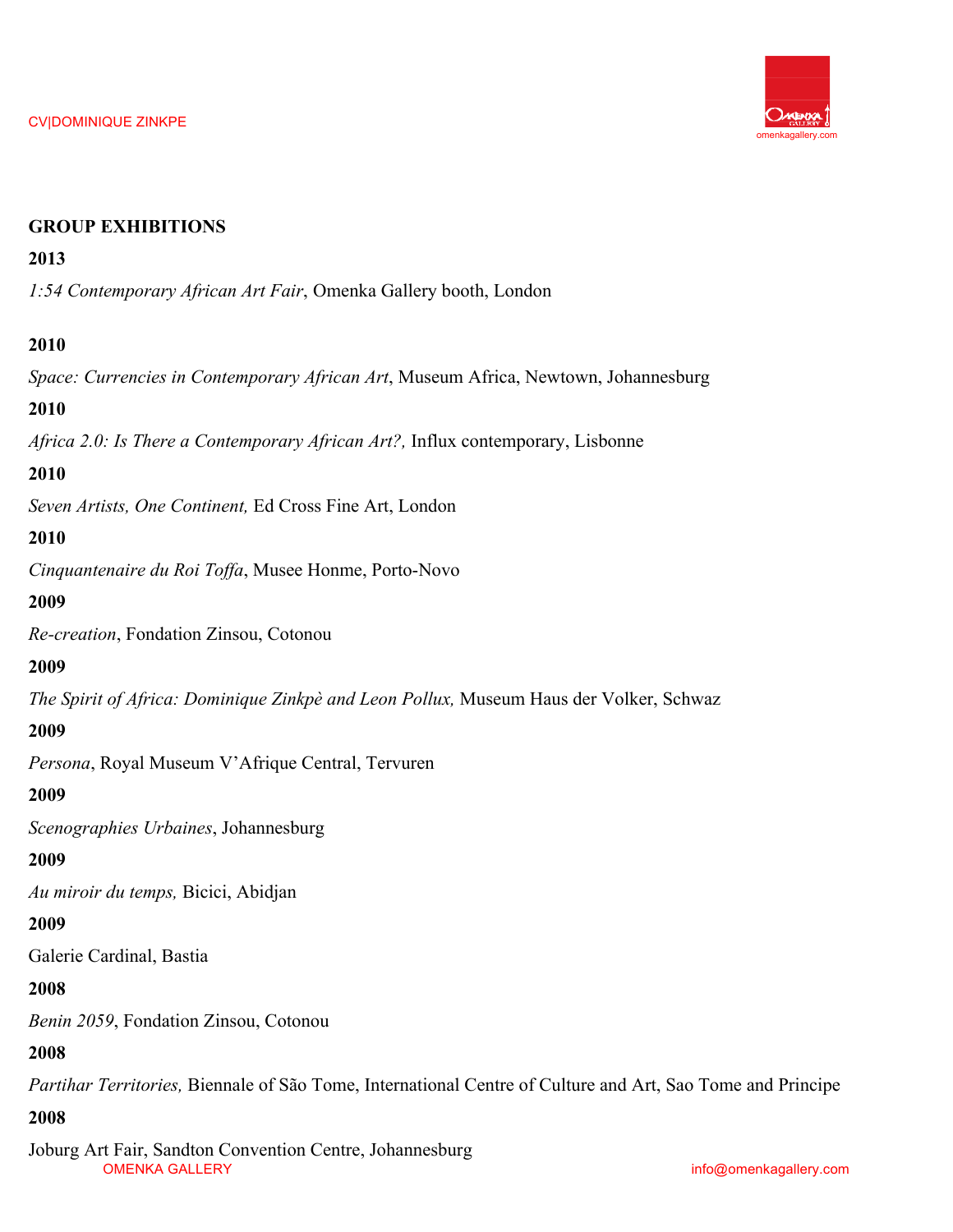## **2008**

*2ème Salon d'Art contemporain africain*, Bruxelles

## **2008**

*Auf Augenhohe,* Stadtische Galerie, Viersen

## **2008**

*Dialogue*, Acto Galerie, Herzogenrath, Germany

#### **2007**

*Contact Zone*, National Museum, Bamako **2007** 

*Art Contemporain Beninois*, Afro-Brazilian Museum, Sao Paulo

#### **2007**

*ReCup,* Galerie im Kornerpark, Berlin

## **2007**

*Masques rituels et contemporains,* Fondation Jean-Paul Blachere, Apt, France

## **2007**

Museum Haus der Volker, Schwaz

# **2006**

*DakArt 2006*, Biennial of Contemporary African Art, Dakar

## **2006**

*Retourau futur, la Collection Elmer,* Abbaye de Neumünster, Europe

## **2005**

*Olharsobre a Africa Contemporanea,* Gabinete arts, São Paulo

## **2005**

Black Light Gallery, Berlin

## **2004**

*Africa Scream,* Iwalewa Haus, Bayreuth - Kunsthalle, Wien

## **2004**

Galerie Yacine, Dakar

## **2003**

*Biennale de La Havane*, La Havane

# **2003**

OMENKA GALLERY info@omenkagallery.com *Africa Here and Now*, Centrum Beeldende Kunst, Emmen

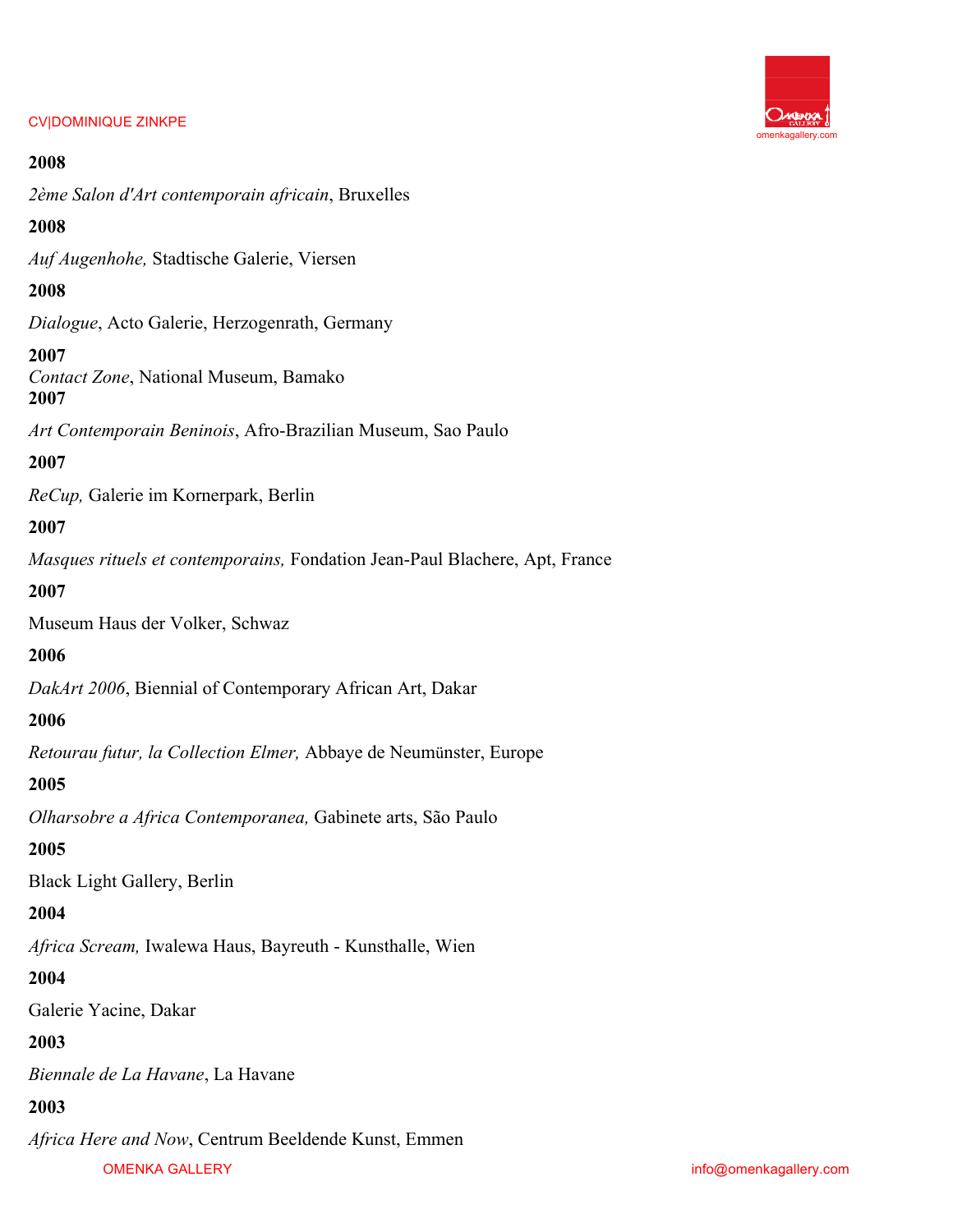# omenkagallery.com

#### CV|DOMINIQUE ZINKPE

## **2003**

*L'Europe, Fantome*, Bruxelles

# **2003**

*Guess Who?,* Stedelijk Museum, Zwolle

# **2003**

*Post Border Land*, Stichting Beeldende Kunst, Amsterdam

# **2002**

*DakArt 2002*, Biennale of Contemporary African Art, Dakar

# **2002**

*Laureat du Prix UEMOA Artistes du Benin*, d'Alcide Workshop, Chalon-sur-Saone

# **2001**

*A /'ombre des supermarches*, French Cultural Centre, Cotonou

**2001** *Contrastes africains*, Paris

# **2001**

Galene Artena, Marseille

## **2000**

*Saton Harmattan 2000*, French Cultural Centre, Cotonou

## **2000**

*Art contemporam du Benin,* Centre Culturel Franco-Nigerien Niamey, Niamey Centre Culturel Franco-Nigerien Zinder

Zinder French Cultural Centre in Ouagadougou, Ouagadougou, Accra Cultural Centre, Accra Cultural Centre,

Frenchman of Abidjan, Abidjan, Bamako Cultural Centre, Bamako, French Cultural Centre in Lome

## **2000**

*Exposition universelle*, Pare des expositions, Hanover

## **2000**

*South Meets West*, Kunsthalle, Bern

## **1999**

*South Meets West*, National Museum, Accra

# **1999**

*Zinkpè*, Arts House, Evreux

## **1999**

*Art, Work, Nature,* Pulchri Studio, The Hague